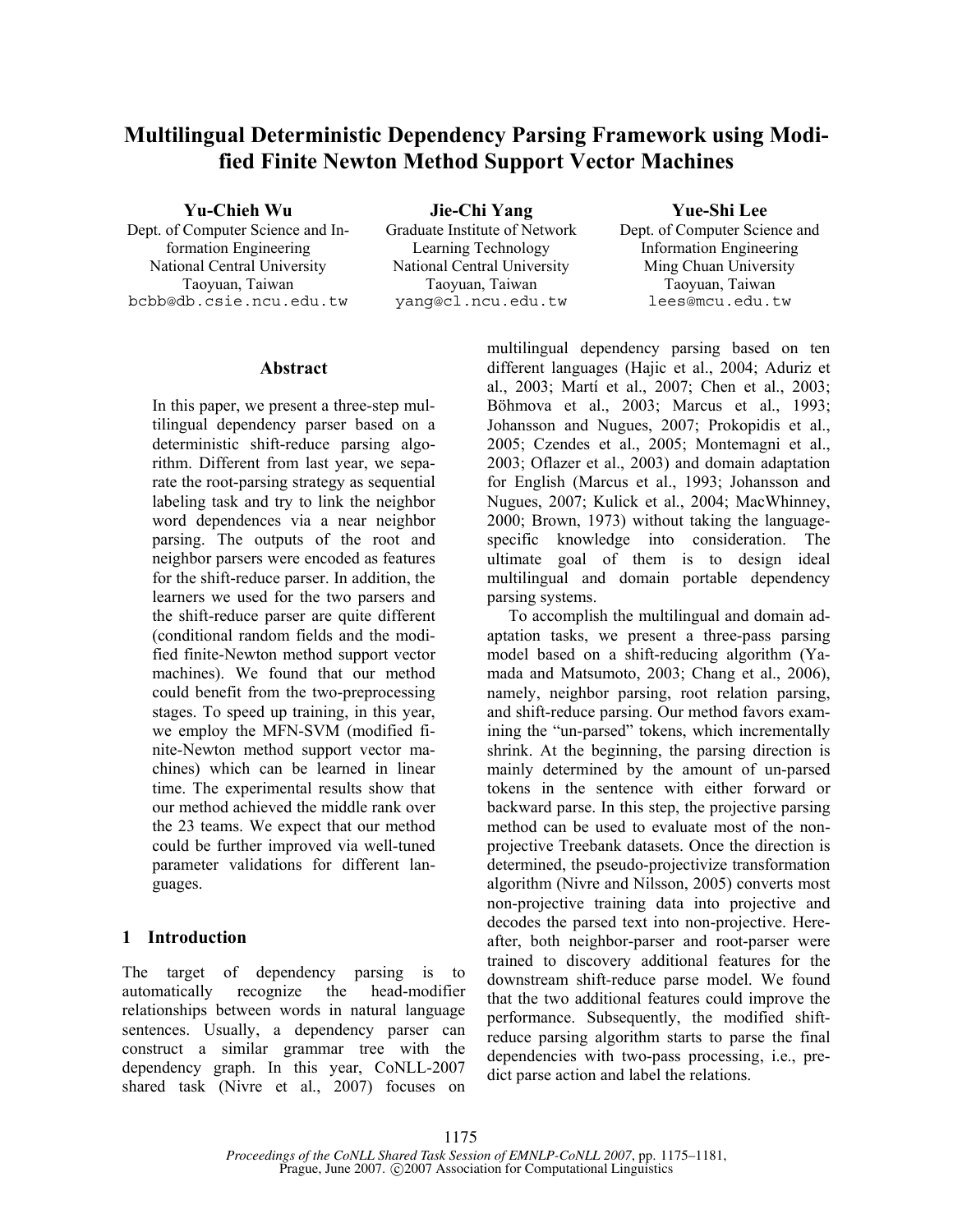In the remainder of this paper, Section 2 describes the proposed parsing model, and Section 3 lists the experimental settings and results. Section 4 presents the discussion and analysis of our parser. In Section 5, we draw the future direction and conclusion.

### **2 System Description**

Over the past decades, many state-of-the-art parsing algorithm were proposed, such as head-word lexicalized PCFG (Collins, 1998), Maximum Entropy (Charniak, 2000), Maximum/Minimum spanning tree (MST) (McDonald et al., 2005), shift-reduce-based deterministic parsing (Yamada and Matsumoto, 2003; Chang et al., 2006; Nivre, 2003). Among them, the shift-reduce methods were shown to be the most efficient method, which only costs at most 2n~3n actions to parse a sentence (Chang et al., 2006; Nivre, 2003). Chang et al. (2006) further added the "wait-right" action to the words that had children and could not be reduced in current state. This could avoid the socalled "too early reduce" problems.

The overall parsing model can be found in Figure 1. Figure 2 illustrates the detail system spec of our parsing model.



**Figure 1: System architecture** 

#### **2.1 Neighbor Parser**

As shown in Figure 1, the first step is to identify the neighbor head-modifier relations between two consecutive words. Cheng et al. (2006) also reported that the use of neighboring dependency attachment tagger enhance the unlabeled attachment scores from 84.38 to 84.6 for 13 languages. Usually, it is the case that the select features are fixed and could not be tuned to capture the second order features (McDonald et al., 2006). At each location, there the focus and next words are always compared. It may fail to link the next and next+1 word pair since the next word might be reduced due to an earlier wrong decision.

| I. Parsing Algorithm: |                     | 1. Neighbor Parser<br>2. Root Parser<br>3. Shift-Reduce Algorithm (Yamada)<br>and Matsumoto, 2003)                              |
|-----------------------|---------------------|---------------------------------------------------------------------------------------------------------------------------------|
| Π<br>tics:            | Parser Characteris- | 1. Deterministic<br>2. two-pass (Labeling separated)<br>3. Pseudo-Projective en(de)-coding                                      |
| $III$ . Learner:      |                     | (Nivre and Nilsson, 2005)<br><b>MFN-SVM</b>                                                                                     |
| IV. Feature Set:      |                     | (1) One-versus-All<br>(2) Linear Kernel<br>1. Lexical (Unigram/Bigram)<br>2. Fine-grained POS (and BiPOS)<br>3. Lemma/FEAT used |
| V. Post-Processing:   |                     | Non-Used                                                                                                                        |
| Resources:            | Additional/External | Non-Used                                                                                                                        |

**Figure 2: System spec** 

However, starting parsing based on the result of neighbor parsing is not a good idea since it could produce error propagation problems. Rather, we include the result of our neighbor parsing as features to increase the original feature set. In the preliminary study, we found that the derived features are very useful for most languages.

As conventional sequential tagging problems, such part-of-speech tagging and phrase chunking, we employ the conditional random fields (CRF) as learners (Kudo et al., 2004). The basic idea of the neighbor parsing can be shown in Figure 3.

The first and second colums in Figure 3 represents the basic word and fine-grained POS froms, while the third column indicates if this word has the LH (left-head) or RH (right-head) with associated relations or O (no neighbor head in either left or right neighbor word). The used features are: Word, fine-grained POS, bigram, and bi-POS with context window  $= 2$ (left) and 4(right)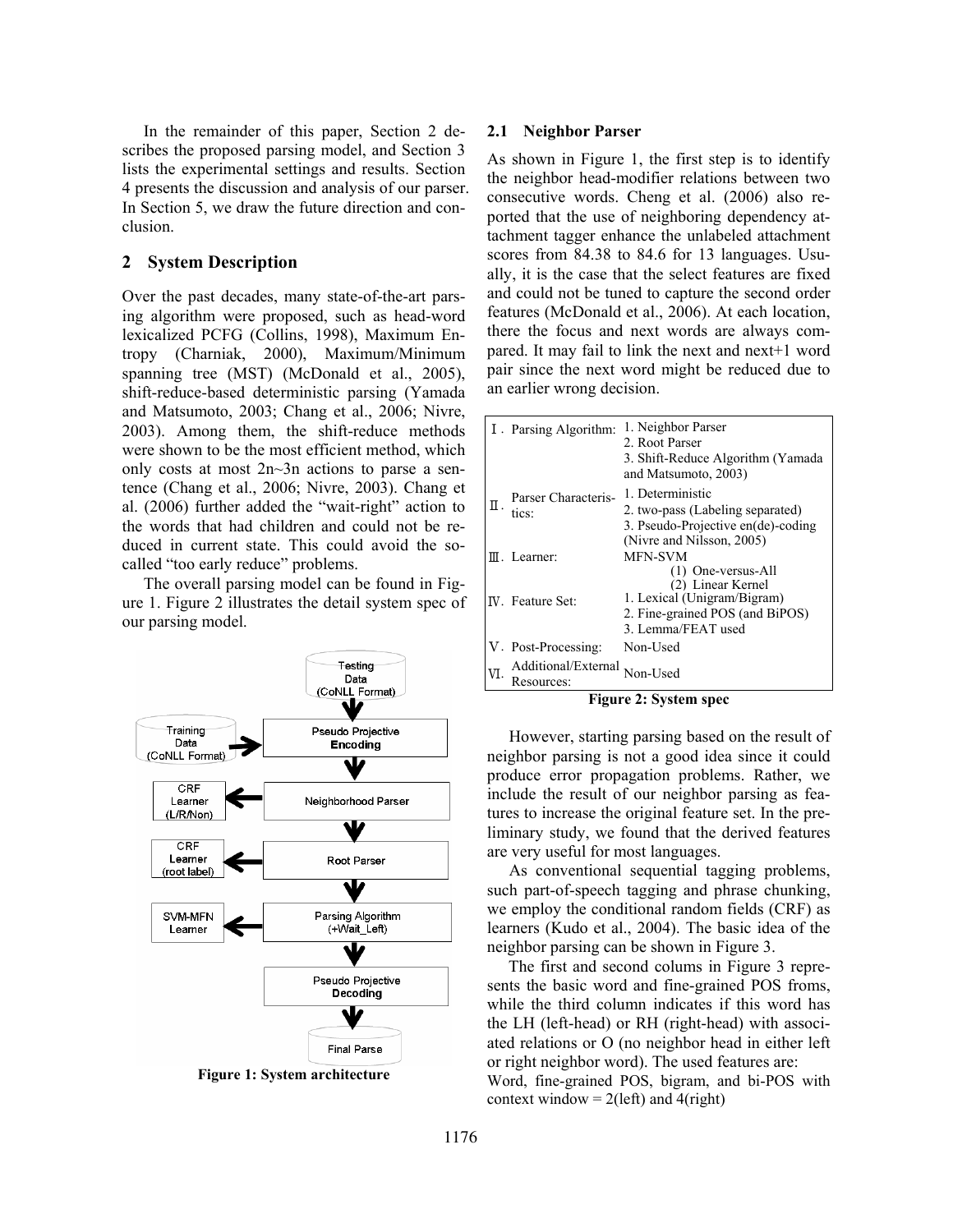| But CC O              |            |
|-----------------------|------------|
| its PRP\$ O           | Right Head |
| surprising JJ RH_NMOD | in         |
| progress NN O         | NMod type  |
| so RB O               |            |
| far RB LH AMOD        |            |
| holds VBZ O           |            |
| important JJ RH_NMOD  |            |
| lessons NNS O         |            |
| for IN LH NMOD        |            |
| companies NNS LH PMOD |            |
|                       |            |
|                       |            |

**Figure 3: Sequential tagging model for neighbor parse** 

Unfortunately, for some languages, like Chinese and Czech, training with CRF is because of the large number of features and the head relations. To make it practical, we focus on just three types: left head, right head, and out-of-neighbor. This effectively reduces most of the feature space for the CRF. The training time for the neighbor parser with only three categories is less than 5 minutes while it takes three days with taking all the relation tag into account.

#### **2.2 Root Parser**

After the neighbor parse, the tagged labels are good features for the root parse. In the second stage, the root parser identifies the *root* words in the sentence. Nevertheless, for some languages, such as Arabic and Czech, the roots might be several types as against to Chinese and English in which the number of labels of roots is merely one. Similar to the neighbor parser, we also take the root label into account. As noted, for Chinese and English, the goal of the root parser can be reduced to determine whether the current word is root or not.



**Figure 4: Sequential tagging model for neighbor parse** 

Similar to the neighbor parse, the root parsing task can also be treated as a sequential tagging problem. Figure 4 shows the basic concept of the root parser. The third column is mainly derived from the neighbor parser, while the fourth column represents whether the current word is a root with relation or not.

### **2.3 Parsing Algorithm**

After adding the neighbor and root parser output as features, in the final stage, the modified Yamada's shift-reduce parsing algorithm (Yamada and Matsumoto, 2003) is then run. This method is deterministic and can deal with projective data only. There are three basic operation (action) types: Shift (S), Left (L), and Right (R). The operation is mainly determined via the classifier according to the selected features (see 2.4). Each time, the operation is applied to two unparsed words, namely, focus and next. If there exists an arc between the two words (either left or right), then the head of focus or next word is found; otherwise (i.e., shift), next two words are considered at next stage. This method could be economically performed via maintaining two pointers, focus, and next without an explicit stack. The parse operation is iteratively run until no more relation can be found in the sentence.

In 2006, Chang et al. (2006) further reported that the use of "step-back" in comparison to the original "stay". Furthermore, they also add the "wait-left" operations to prevent the "too early reduce" problems. In this way, the parse actions can be reduced to be bound in 3*n* where *n* is the number of words in a sentence.

Now we compare the adopted parsing algorithm in this year to the one we employed last year (Wu et al., 2006a). The common characteristics are:

- 1. the same number of parse operations (4)
- 2. shift-reduce
- 3. linearly scaled
- 4. deterministic and projective

On the contrary, their parse actions are quite different. Therefore these two methods have different run time. This gives the two methods rise to different iterative times. The main reason is that the step-back might trace back to previous words, which can be viewed as pop the top words on the stack back to the unparsed strings, while the Nivre's method does not trace-back any two words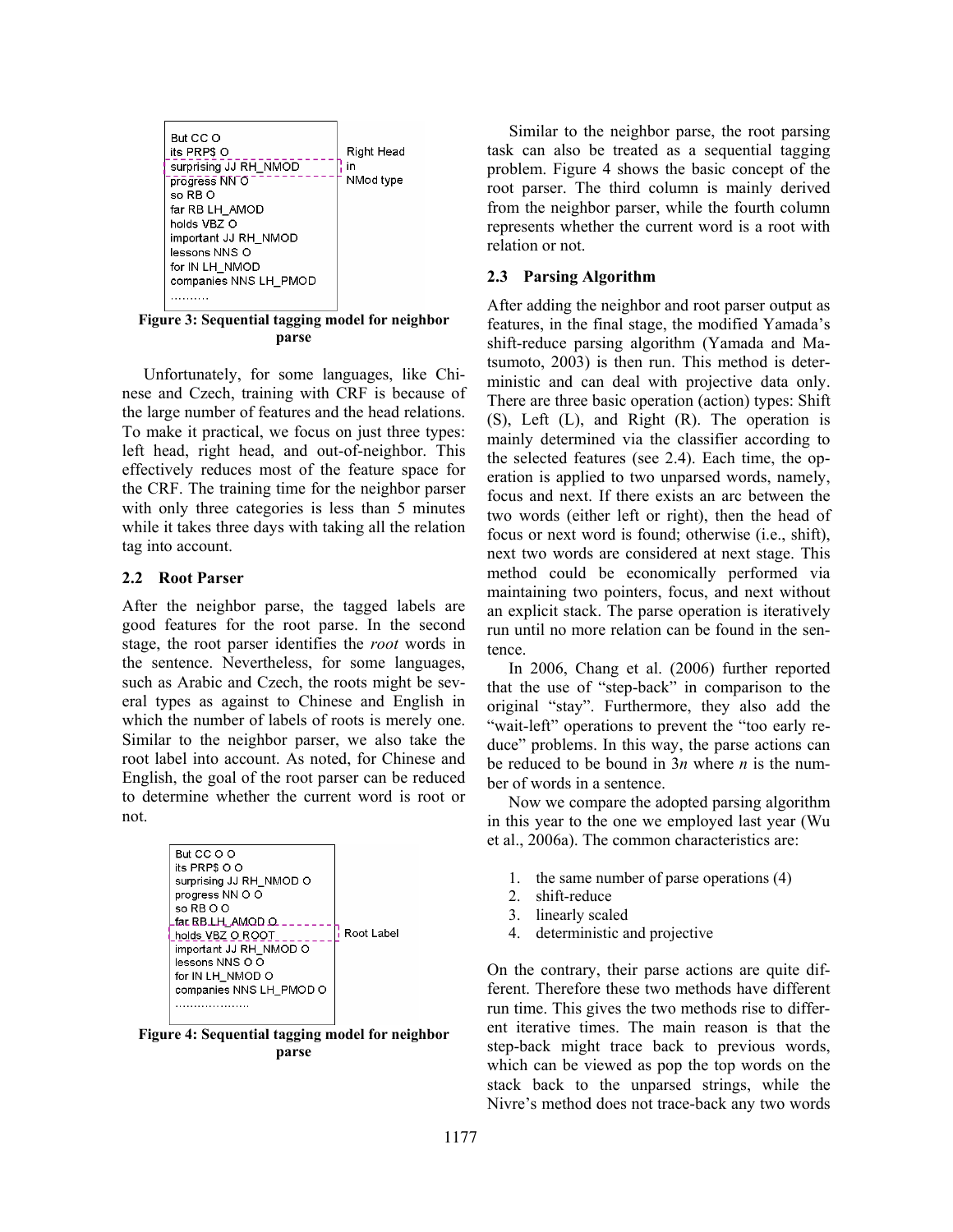in the stack. In other words, if a word is pushed into the stack, it will no longer be compared with the other deeper words inside the stack. Hence some of the non-root words in the stack remain to be parsed. A simple solution is to adopt an exhaustive post-processing step for the unparsed words in the stack (details in (Wu et al., 2006a, 2006b)).

A good advantage of the step-back is that it can trace back to the unparsed words in the stack. But theoretically, the required parse actions still more than the Nivre's algorithm (2*n* vs. 3*n*).

By adopting the projectivized en/de-coding over the modified Yamada's algorithm, we can treat the words that do not have a parent as roots. Thus, for some languages (e.g. Czech and Arabic), the multiple root problem can be easily solved. In this year we separate the parse action and the relation label into two stages as opposed to having one pass last year. In this way, we can simply adopt a sequential tagger to auto-assign the relation labels after the whole sentence is parsed.

#### **2.4 Features and Learners**

Unlike last year, we did separate the action prediction and the label recognition into two stages where the one of the learners could provide more information to another. The used features of the two learners are quite similar and listed as follows:

Basic feature type (for previous 2 and next 3 words): *Word, POS (fine-grained), Lemma, FEAT, NParse, RParse* 

Enhanced feature type: *Bigram, BiPOS for focus and next words previous two parse actions* 

For label recognition: *Label tag to its head*, *label tags for previous two words* 

In this paper, we replicate and modify the modified finite Newton support vector machines (MFN-SVM) (Keerthi and DeCoste, 2005) as the learner.

The MFN-SVM is a very efficient SVM optimization method which linearly scales with the number of training examples. Usually, the trained models from MFN-SVM are quite large that could not be processed in practice. We therefore defined the positive lower bound  $(10^{-10})$  and the negative upper bound  $(-10^{-10})$  to eliminate values that tend to be zero.

However, the SVM is a binary classifier which only recognizes true or false. For multiclass problem, we use the so-called one-versus-all (OVA) method with linear kernel to combine the results of each individual classifier. The final class in testing phase is mainly determined by selecting the maximum similarity.

For all languages, our parser uses the same settings and features. For all the languages (except for Basque and Turkish), we use backward parsing direction to keep the un-parsed token rate low.

# **3 Experimental Result**

### **3.1 Dataset and Evaluation Metrics**

The testing data is provided by the (Nivre et al., 2007) which consists of 10 language treebanks. More detailed descriptions of the dataset can be found at the web site<sup>1</sup>. The experimental results are mainly evaluated by the unlabeled and labeled attachment scores. CoNLL also provided a perl script to automatic compute these rates.

# **3.2 Results**

Table 1 presents the overall parsing performance of the 10 languages. As shown in Table 1, we list two parsing results at column B and column C (new and old). It is worth to note that the result B is produced by training the neighbor parser with full labels instead of the three categories, left/right/out-of-neighbor. A is the official provided parse results. Some of the parsing results in A did not include the enhanced feature type and neighbor/root parses due to the time limitation. For the domain adaptation task, we directly use the trained English model to classify the PChemtb and CHILDES corpora without further adjustment.

In addition, we also apply the Maltparser 0.4, which is implemented with the Nivre's algorithm (Nivre et al., 2006) to be compared. The Maltpaser also includes the SVM and memory-based learner (MBL). Nevertheless, the training time complexity of the SVM in Maltparser is not linear time as MFN-SVM. Therefore we use the default MBL and feature model 3 (M3) in this experiment. To make a fair comparison, the input training data was also projectivized through the same pseudoprojective encoding/decoding methods.

 $\overline{a}$ 

<sup>1</sup> http://nextens.uvt.nl/depparse-wiki/SharedTaskWebsite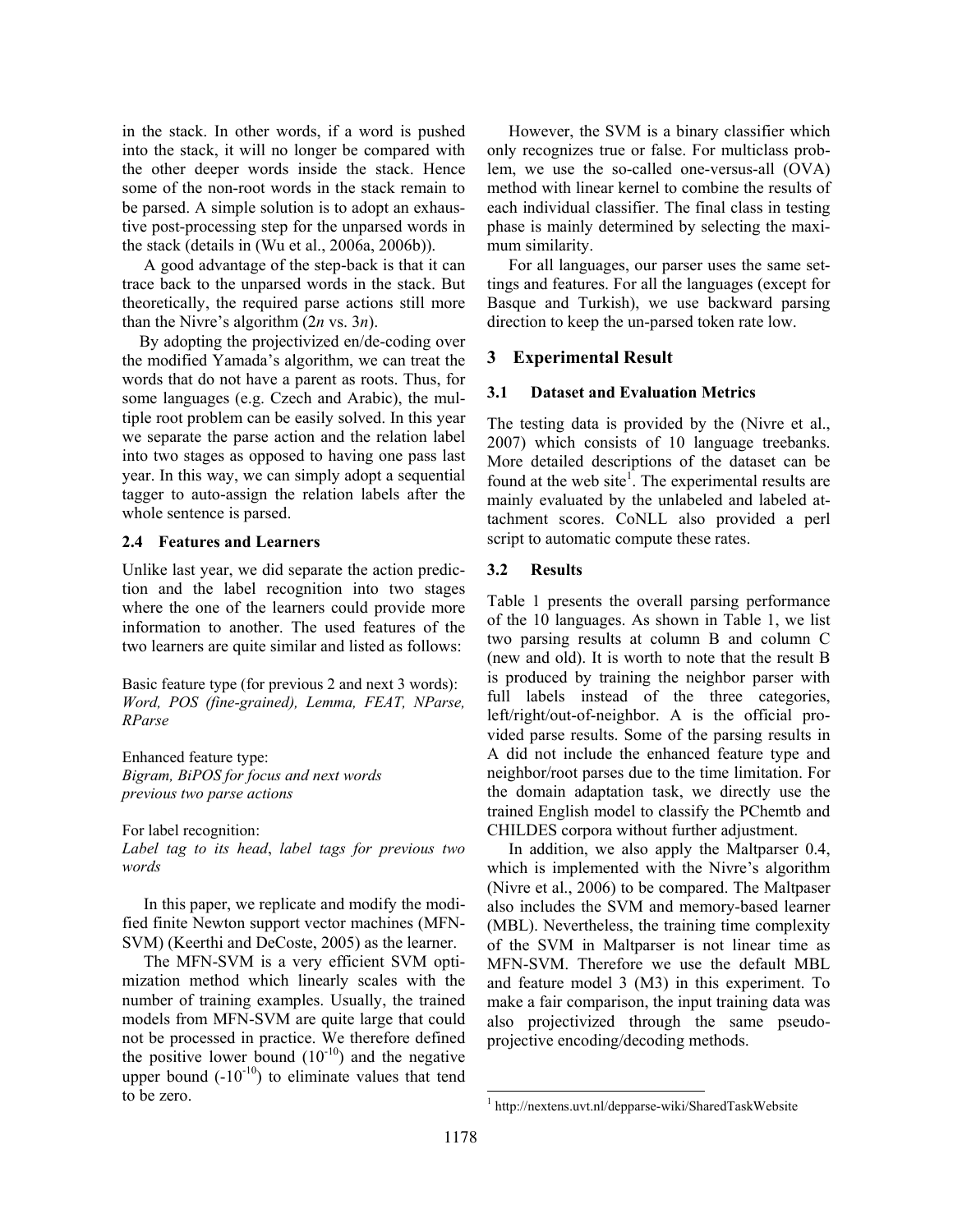|                 | A          | B          | C                 | Statistic test |                | <b>Un-Parsed Rate</b> |          |          |
|-----------------|------------|------------|-------------------|----------------|----------------|-----------------------|----------|----------|
| Language        | (Official) | Corrected) | (Malt-Parser 0.4) | A vs B         | A vs C         | B vs C                | Old      | New      |
| Arabic          | 66.16      | 70.71      | 56.67             | Yes            | No             | Yes                   | 1.08%    | 0.69%    |
| Basque          | 70.71      | 72.26      | 57.79             | Yes            | Yes            | Yes                   | 3.04%    | 3.72%    |
| Catalan         | 81.44      | 81.44      | 76.36             | Yes            | N <sub>o</sub> | Nol                   | 0.45%    | 0.27%    |
| Chinese         | 74.69      | 79.29      | 68.15             | Yes            | Yes            | Yes                   | $0.00\%$ | $0.00\%$ |
| Czech           | 66.72      | 70.24      | 56.96             | Yes            | N <sub>o</sub> | Yes                   | 4.17%    | 3.87%    |
| English         | 79.49      | 84.27      | 75.53             | Yes            | Yes            | Yes                   | 1.66%    | 0.84%    |
| Greek           | 70.63      | 77.64      | 58.81             | N <sub>o</sub> | Yes            | Yes                   | 2.26%    | 2.12%    |
| Hungarian       | 69.08      | 71.98      | 59.41             | Yes            | Yes            | Yes                   | 3.88%    | 5.38%    |
| Italian         | 78.79      | 78.38      | 74.08             | Yes            | No             | Yes                   | 0.63%    | 0.63%    |
| Turkish         | 72.52      | 75.65      | 64.41             | Yes            | Yes            | Yes                   | 4.93%    | 5.54%    |
| pchemtb closed  | 55.31**    | 73.35      |                   |                |                |                       |          |          |
| *CHILDES closed | 52.89      | 58.29      |                   |                |                |                       |          |          |

**Table 1: A general statistical table of labeled attachment score, test and un-parsed rate (percentage)** 

\* The CHILDES data does not contain the relation tag, instead, the unlabeled attachment score is listed

\*\* The original submission of the pchemtb\_closed task can not pass through the evaluator and hence is not the official score. After correcting the format problems, the actual LAS score should be 55.31.

To perform the significant test, we evaluate the statistical difference among the three results. If the answer is "Yes", it means the two systems are significant difference under at least 95% confidence score ( $p < 0.05$ ).

The final column of the Table 1 lists the nonroot words unparsed rate of the modified Yamada's method and the Nivre's parsing model which we employed last year. Among 10 languages, we can find that the modified Yamada's method outperform our old method in five languages, while fail to win in three languages. We did not report the comparative study between the forward parsing and backward parsing directions here since only the two languages (Basque and Turkish) were better in performing forward direction.

#### **4 Discussion**

Now we turn to discuss the improvement of the use of the neighbor parse and root parse. All of the experiments were conducted by additional runs where we removed the neighbor and root parse outputs from the feature set. In this experiment, we report four representative languages that tend to achieve the best and worst improvements. Table 2 lists the comparative study of the four languages.

As listed in Table 2, both English and Chinese got substantial benefit from the use of the two parsers. As observed by (Isozaki et al., 2004), incorporating both top-down (root find) and bottomup (base-NP) can yield better improvement over the Yamada's parsing algorithm. Thus, instead of pre-determining the root and base-phrase structures, the tagging results of the neighbor and root parsers were included as new features to add wider information for the shift-reduce parser. It is also interesting to link neighbors and determine the root before parsing. We plan to compare it with out method in the future.

| Table 2: The effective of the used Neighbor/Root |  |
|--------------------------------------------------|--|
| Parser in the selected four languages            |  |

|               | With N/R Parser | Without |  |  |
|---------------|-----------------|---------|--|--|
| Chinese       | 79.29           | 75.51   |  |  |
| English       | 84.27           | 79.49   |  |  |
| <b>Basque</b> | 72.26           | 72.32   |  |  |
| Turkish       | 75.65           | 76.60   |  |  |

On the other hand, we also found that 2 out of the 10 languages had been negatively affected by the neighbor and root parsers. In Basque they made a marginally negative improvement, and in the Turkish the two parsers did decrease the original parsing models. We further observed that the main cause is that the weak performance of the neighbor parser. In Turkish, the recall/precision rates of the neighbor dependence are 92.61/93.12 with include neighbor parse outputs, while it achieved 93.71/93.51 with purely run the modified Yamada's method. We can expect that the result could achieve higher LAS score when the neighbor parser is improved. As mentioned in section 2.1, 2.2, the selected features for the two parsers are unified for the 10 languages. It is not surprising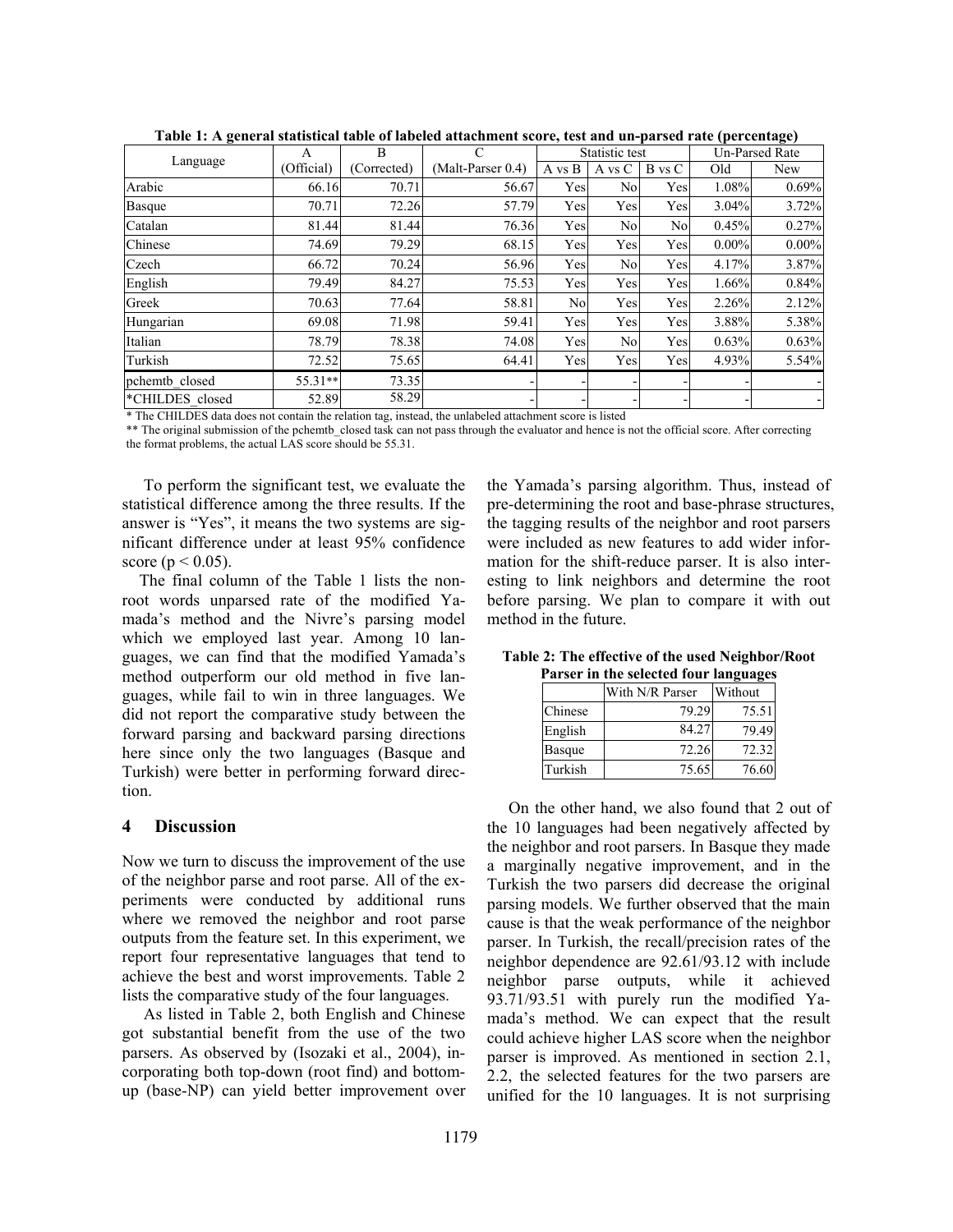that for certain data the fixed feature set might perform even worse than the original shift-reduce parser. A better way is to validate the features with variant settings for different languages. We left the feature engine task as future work.

### **5 Conclusion and Future Remarks**

Multilingual dependency parsing investigates on proposing a general framework of dependence parsing algorithms. This paper presents and analyzes the impact of two preprocessing components, namely, neighbor parsing and root-parsing. Those two parsers provide very useful additional features for downstream shift-reduce parser. The experimental results also demonstrated that the use of the two components did improve results for the selected languages. In the error-analysis, we also observed that for some languages, parameter tuning and feature selection is very important for system performance.

In the future, we plan to report the actual performance with replacing the MFN-SVM by the polynomial kernel SVM. In our pilot study, the use of approximate-polynomial kernel (Wu et al., 2007) outperforms the linear kernel SVM in Chinese and Arabic. Also, we are investigating how to convert the shift-reduce parser into approximate *N*-best parser efficiently. In this way, the parse reranking algorithm can be adopted to further improve the performance.

### **References**

- A. Abeillé, editor. 2003. *Treebanks: Building and Using Parsed Corpora*. Kluwer.
- I. Aduriz, M. J. Aranzabe, J. M. Arriola, A. Atutxa, A. Diaz de Ilarraza, A. Garmendia and M. Oronoz. 2003. Construction of a Basque Dependency Treebank. In *Proc. of the 2nd Workshop on Treebanks and Linguistic Theories (TLT)*, pages 201–204.
- A. Böhmová, J. Hajic, E. Hajicová and B. Hladká. 2003. The PDT: a 3-level annotation scenario. In Abeillé (2003), chapter 7, 103–127.
- R. Brown. 1973. *A First Language: The Early Stages*. Harvard University Press.
- M. W. Chang, Q. Do, and D. Roth. 2006. Multilingual Dependency Parsing: A Pipeline Approach. In *Recent Advances in Natural Language Processing*, pages 195-204.
- K. Chen, C. Luo, M. Chang, F. Chen, C. Chen, C. Huang and Z. Gao. 2003. Sinica Treebank: Design Criteria, Representational Issues and Implementation. In Abeillé (2003), chapter 13, pages 231–248.
- Y. Cheng, M. Asahara and Y. Matsumoto. 2006. Multilingual Dependency Parsing at NAIST. *In Proc. of the 10th Conference on Natural Language Learning*, pages 191-195.
- D. Czendes, J. Csirik, T. Gyimóthy, and A. Kocsor. 2005. *The Szeged Treebank*. Springer.
- J. Hajic, O. Smrz, P. Zemánek, J. Snaidauf and E. Beska. 2004. Prague Arabic Dependency Treebank: Development in Data and Tools. In *Proc. of the NEMLAR Intern. Conf. on Arabic Language Resources and Tools*, pages 110–117.
- H. Isozaki; H. Kazawa; T. Hirao. 2004. A Deterministic Word Dependency Analyzer Enhanced With Preference Learning. *In Proc. of the 20th International Conference on Computational Linguistics*, pages 275-281.
- R. Johansson and P. Nugues. 2007. Extended constituent-to-dependency conversion for English. In *Proc. of the 16th Nordic Conference on Computational Linguistics (NODALIDA)*.
- S. Keerthi and D. DeCoste. 2005. A modified finite Newton method for fast solution of large scale linear SVMs. *Journal of Machine Learning Research*. 6: 341-361.
- S. Kulick, A. Bies, M. Liberman, M. Mandel, R. Mc-Donald, M. Palmer, A. Schein, and L. Ungar. 2004. Integrated annotation for biomedical information extraction. In *Proc. of the Human Language Technology Conference and the Annual Meeting of the North American Chapter of the Association for Computational Linguistics (HLT/NAACL)*.
- B. MacWhinney. 2000. The CHILDES Project: Tools for Analyzing Talk. Lawrence Erlbaum.
- M. Marcus, B. Santorini, and M. Marcinkiewicz. 1993. Building a large annotated corpus of English: the Penn Treebank. *Computational Linguistics*, 19(2):313–330.
- M. A. Martí, M. Taulé, L. Màrquez and M. Bertran. 2007. CESS-ECE: A Multilingual and Multilevel Annotated Corpus. Available for download from: http://www.lsi.upc.edu/~mbertran/cess-ece/.
- R. McDonald, K. Lerman and F. Pereira. 2006. Multilingual Dependency Analysis with a Two-Stage Discriminative. *In Proc. of the 10th Conference on Natural Language Learning*, pages 216-220.